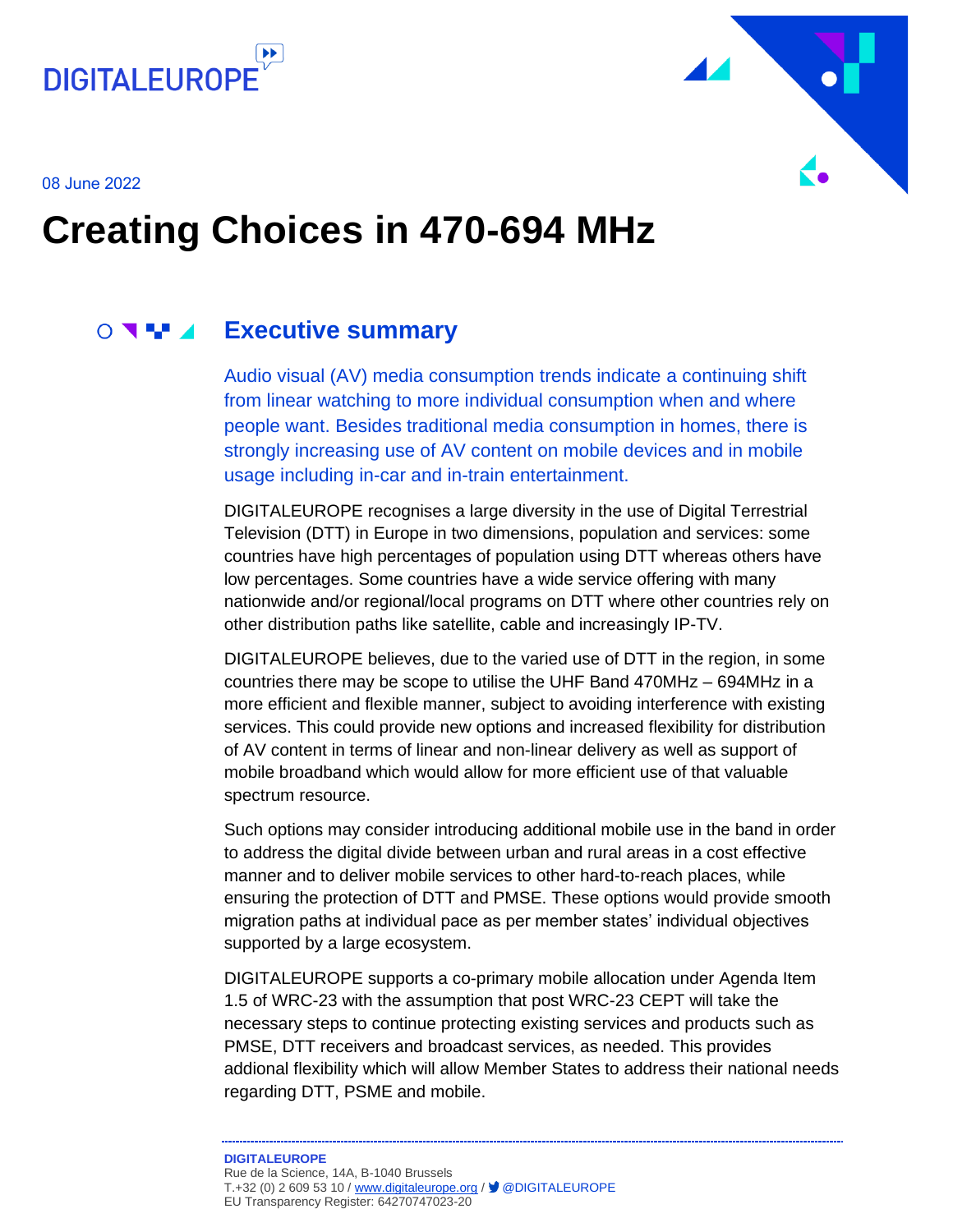## <span id="page-1-0"></span>**Table of contents**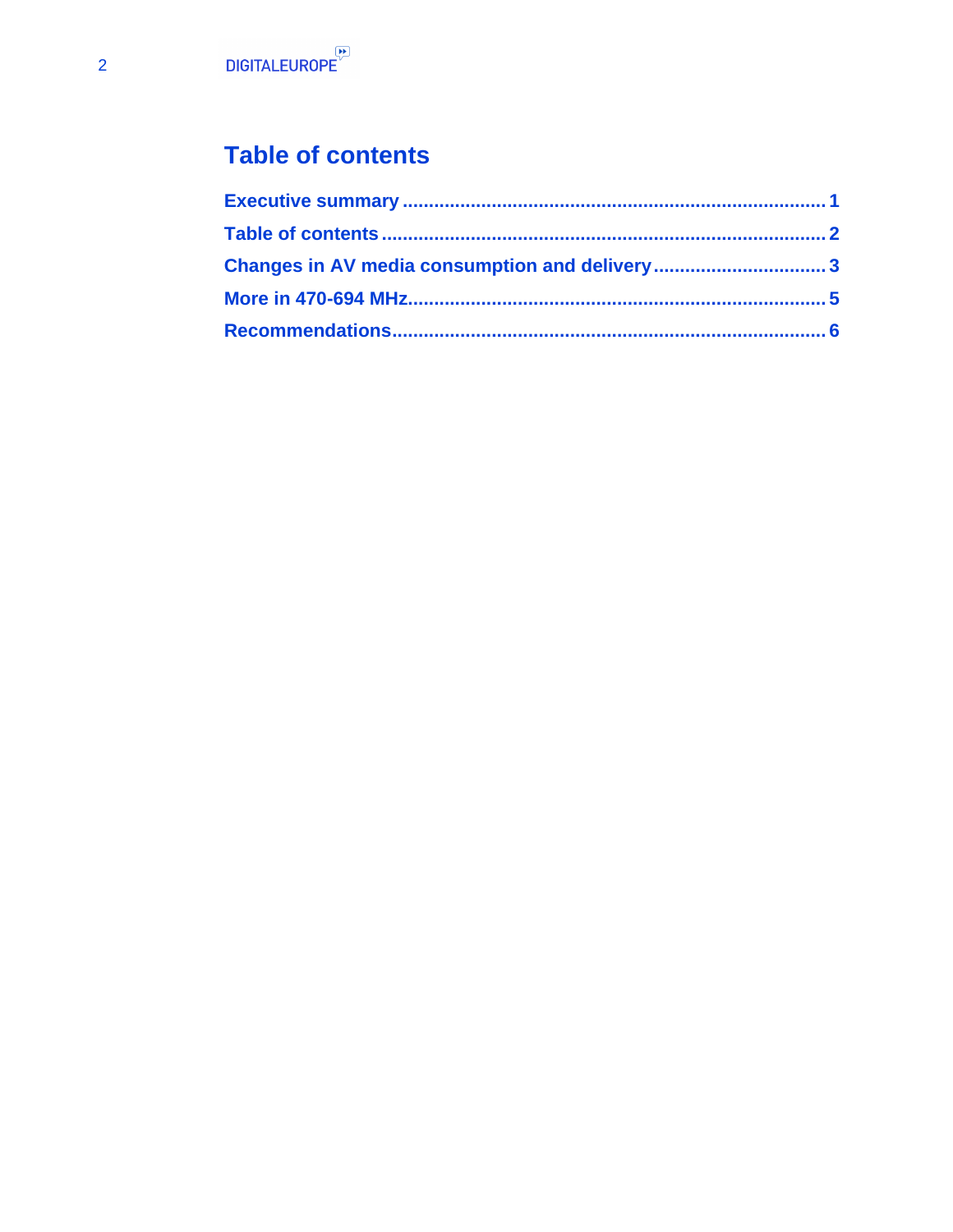1

#### **Changes in AV media consumption and delivery**  $\bigcirc$   $\blacksquare$

<span id="page-2-0"></span>DIGITALEUROPE recognizes the importance of Public as well as Private Service Broadcast for information and entertainment of the European citizens. DIGITALEUROPE further recognizes the big importance of DTT as a means to distribute broadcast content to large audiences in a number of member states, while in others different distribution paths like satellite and cable are more popular than DTT.

DIGITALEUROPE sees an increasing role of IP-TV over ever improving broadband connectivity to homes, also driven by the EU Gigabit Society targets, being able to not only deliver linear content, but also all sort of on-demand video.

The shares of the delivery paths varies strongly in Europe, with over 90% pop using DTT in some coutries to 0 in others. Notably, an increasing number of households does not exclusively rely on DTT for linear reception as e.g. 2020 data<sup>1</sup> from France indicates 21% having DTT as the only source, whereas another ~26.4% use DTT besides other distribution paths.



Besides linear viewing, consumers increasingly chose non-linear offers viewing content whenever and wherever they are. While older audiecence are more conservative, younger audiences have progressed far in that process. Data from the UK Media Nations report<sup>2</sup> indicates that in 2020 52% of all video minutes are consumed in a non-linear fashion for all audiences, and even 79% non-linear for

[https://www.csa.fr/content/download/260395/814221/version/1/file/Observatoire%20de%20l'%C3](https://www.csa.fr/content/download/260395/814221/version/1/file/Observatoire%20de%20l) [%A9quipement%20audiovisuel%20des%20foyers%20de%20France%20m%C3%A9tropolitaine%](https://www.csa.fr/content/download/260395/814221/version/1/file/Observatoire%20de%20l) [20-](https://www.csa.fr/content/download/260395/814221/version/1/file/Observatoire%20de%20l)

[%20r%C3%A9sultats%20des%203e%20et%204e%20trimestres%202020%20pour%20la%20t%](https://www.csa.fr/content/download/260395/814221/version/1/file/Observatoire%20de%20l) [C3%A9l%C3%A9vision%20et%20de%20l'ann%C3%A9e%202020%20pour%20la%20radio.pdf](https://www.csa.fr/content/download/260395/814221/version/1/file/Observatoire%20de%20l)

<sup>2</sup> [https://www.ofcom.org.uk/\\_\\_data/assets/pdf\\_file/0023/222890/media-nations-report-2021.pdf](https://www.ofcom.org.uk/__data/assets/pdf_file/0023/222890/media-nations-report-2021.pdf)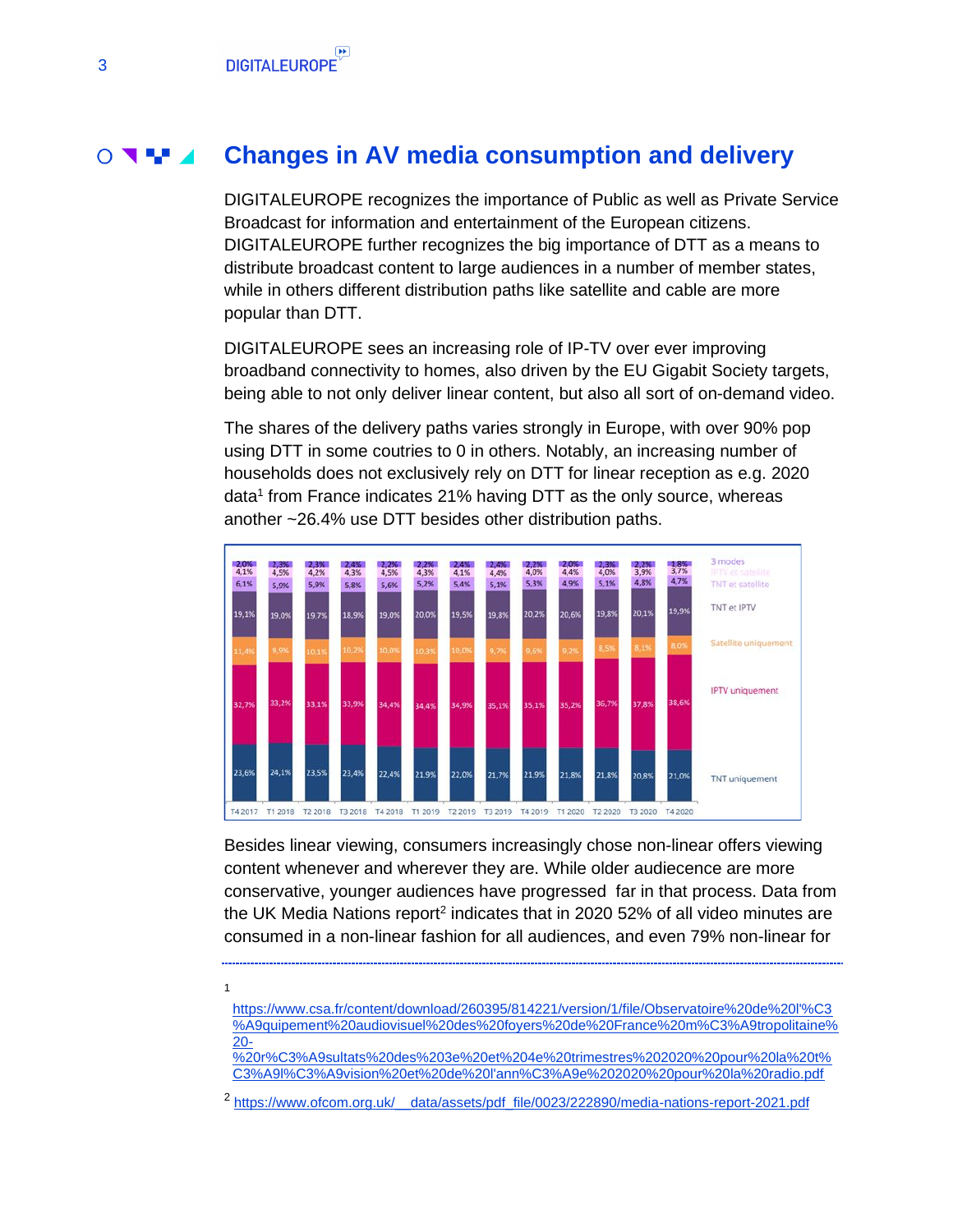audiences between 16 and 34, with the trend even accelerating during the pandemic.



In Germany, according to a report<sup>3</sup> of Die Medianstalten, 54% of all audiences consider linear TV as their primary source for video content, with huge variation over age ranging from 88% over 70 years to 14% for the age group of 14-19.



Primary "source of supply" of video content: TV reception channels vs. OTT (all devices)

Primary use=predominant share of use; Basis: 70.635 million people aged 14 and over in Germany (n=7,507).

<sup>3</sup> [https://www.die-](https://www.die-medienanstalten.de/fileadmin/user_upload/die_medienanstalten/Publikationen/Digibericht_Video/Digibericht_Video_21/Digitalisierungsbericht_Video_2021_Web_en_National.pdf)

Fig. 10

[medienanstalten.de/fileadmin/user\\_upload/die\\_medienanstalten/Publikationen/Digibericht\\_Video/](https://www.die-medienanstalten.de/fileadmin/user_upload/die_medienanstalten/Publikationen/Digibericht_Video/Digibericht_Video_21/Digitalisierungsbericht_Video_2021_Web_en_National.pdf) [Digibericht\\_Video\\_21/Digitalisierungsbericht\\_Video\\_2021\\_Web\\_en\\_National.pdf](https://www.die-medienanstalten.de/fileadmin/user_upload/die_medienanstalten/Publikationen/Digibericht_Video/Digibericht_Video_21/Digitalisierungsbericht_Video_2021_Web_en_National.pdf)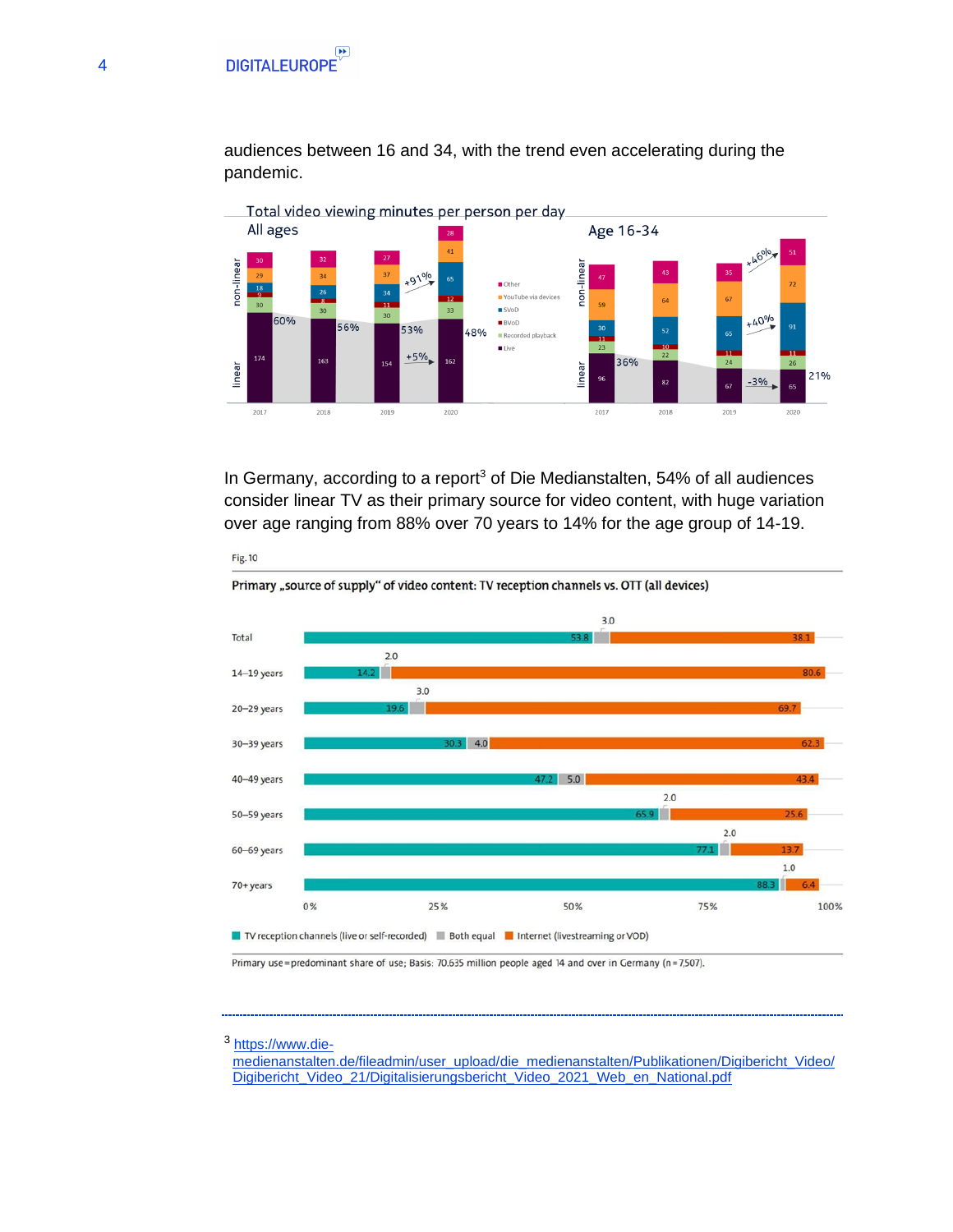TV sets in homes increasingly support the integration of linear and non-linear content and typically come as smart TVs supporting home broadband connectivity, native access to the catchup-platforms of broadcasters, and supporting all major providers of subscribed video on demand (SVoD) with Apps, fully integrated into the user interface of the TV set. Older TV sets can be easily upgraded with additional devices connecting to the HDMI port, coming either from IP-TV service providers or SVoD providers, fully integrating linear and nonlinear offerings.

Smart phones and tablet computers are provided with multitudes of apps making both linear and non-linear content easily accessible on mobile devices. The field trial 5G Media2Go of SWR in the South-West of Germany integrates the linear side of 5G Broadcast with non-linear content delivery including new ways of presenting broadcast content like offering information and entertainment tailored to the current location of the vehicle.

#### $\overline{O}$  with  $\overline{O}$ **More in 470-694 MHz**

<span id="page-4-0"></span>DIGITALEUROPE sees opportunities from additional UHF spectrum in rural areas for delivering AV media e.g. along the transport paths as well as helping reduce the digital divide for home and enterprise broadband, and providing deep indoor coverage. 470-694 MHz has excellent propagation characteristics allowing to cost-efficiently upgrade existing site grids with minimum environmental footprint in terms of energy consumption and visual impact.

At the same time, there is substantial progress in 3GPP on broadcast technologies (including LTE based 5G terrestrial broadcast and NR broadcast) targeting cost-efficient delivery of linear content to mobile devices and in mobile reception scenarios, including in-car and in-train entertainment requiring contiguous high-performance coverage along transport paths.

DIGITALEUROPE recognizes progress in EBU and 3GPP on NR-broadcast (in 5MBS/NR\_MBS work items) as well as LTE based 5G terrestrial broadcast. DIGITALEUROPE notes the work item in 3GPP Release 17 for LTE based 5G terrestrial broadcast including a band definition for 470-694/8 MHz and channel bandwidth of 8 MHz relevant for Europe, but also 6 and 7 MHz relevant for other parts of the world.

DIGITALEUROPE thus sees the opportunity for a new global device ecosystem with receivers in mobile devices supporting 470-694/8 MHz and the respective carrier bandwidth driven out of European innovation, and also the opportunity for global devices to support NR broadcast with relatively limited changes to the existing 3GPP specifications to support the required functionalities.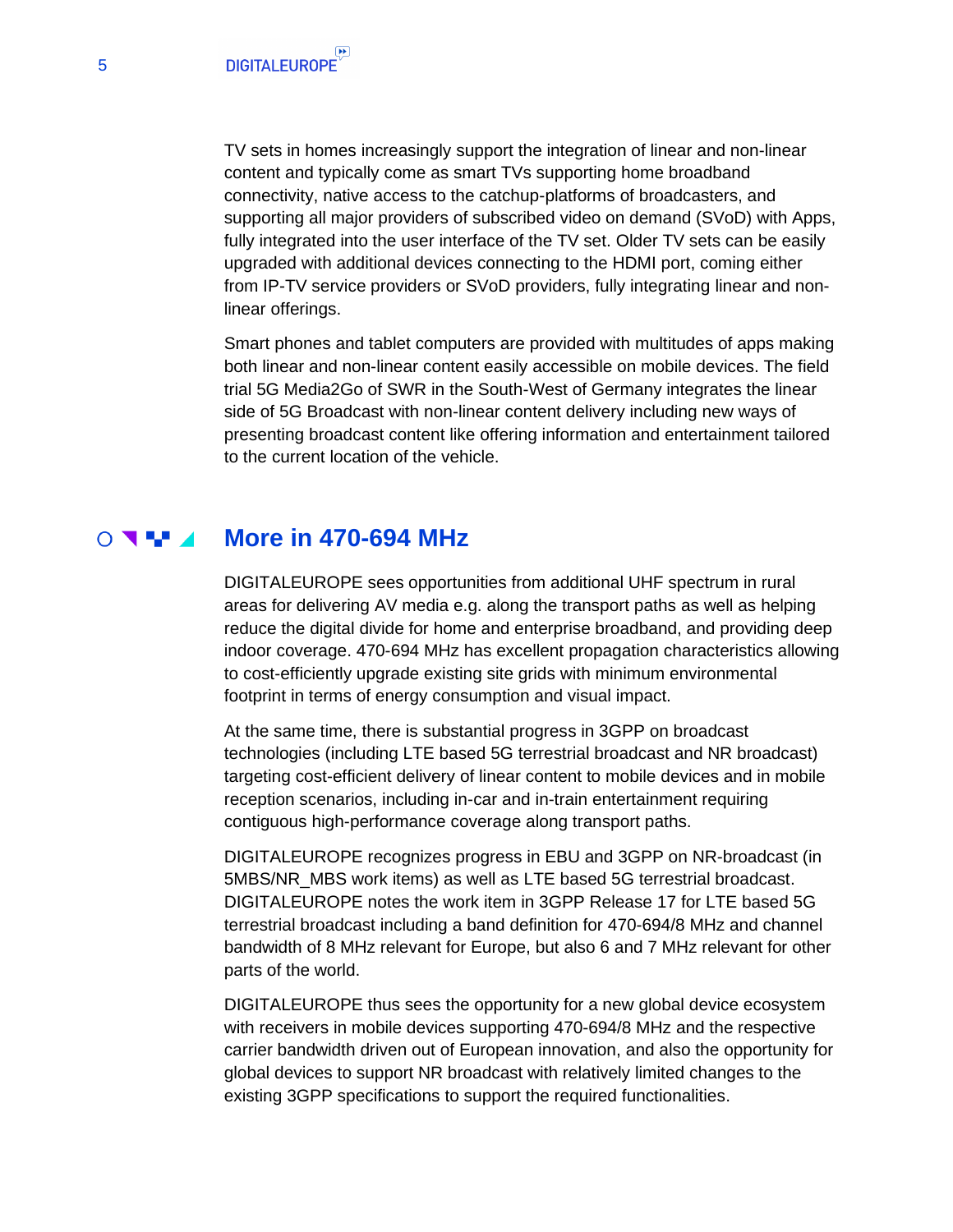DIGITALEUROPE had actively supported the process towards decisions of the Parliament and Council on 700 MHz with the timelines of converting the band for mobile use, providing the opportunity for a 5G pioneer band for wide area coverage, with protecting the existing broadcast and PMSE services below 700 MHz, a review of the future use of the band around 2025 and last but not least the flexiblity option to allow for additional use of idle TV channels in the band as long as the protected services are not unduely interfered.

In October 2015 DIGITALEUROPE outlined options of how a potential supplemental DL can cost efficiently support the further performance evolution of mobile networks specifically in rural areas and provided thoughts on possible regulatory considerations<sup>4</sup>, including a co-primary mobile allocation in the band 470-694 MHz.

For PMSE, it is important to note that irrespective of the technology in use, unimpaired spectrum will be required for Services Ancillary to Broadcast/ Programming (SAB/SAP). The overall trend is one of increasing demand for audio SAB/SAP (PMSE) at the largest events and for an increasing number of those large events, typically limited to locally confined places typically in populated areas.

DIGITALEUROPE recognises, that no global alternative to the 470-694 MHz band has been identified. 5G is still a matter of research and business assessment for the audio PMSE industry and as such is neither technologically nor business ready.

With AI1.5 of WRC-23, Europe now has the opportunity to create choices for the upcoming UHF review by introducing a co-primary mobile allocation in the band 470-694 MHz.

#### $\bigcirc$  and  $\blacksquare$ **Recommendations**

<span id="page-5-0"></span>DIGITALEUROPE recommends that Europe prepares for significant changes in AV media consumption. Europe needs to consider how to best deliver linear and non-linear AV content, both in fixed and in mobile scenarios.

We see benefit in Region 1 providing opportunities for flexible use of the 470-694 MHz hband for broadcast, PMSE and mobile, including mobile AV content delivery, allowing member states to address their national needs.

DIGITALEUROPE supports a co-primary mobile allocation under AI1.5 of WRC-23 with the assumption that post WRC-23 CEPT will take the necessary steps to

4 [https://www.digitaleurope.org/wp/wp](https://www.digitaleurope.org/wp/wp-content/uploads/2019/01/Regulatory%20framework%20for%20SDL%20in%20UHF%20band.pdf)[content/uploads/2019/01/Regulatory%20framework%20for%20SDL%20in%20UHF%20band.pdf](https://www.digitaleurope.org/wp/wp-content/uploads/2019/01/Regulatory%20framework%20for%20SDL%20in%20UHF%20band.pdf)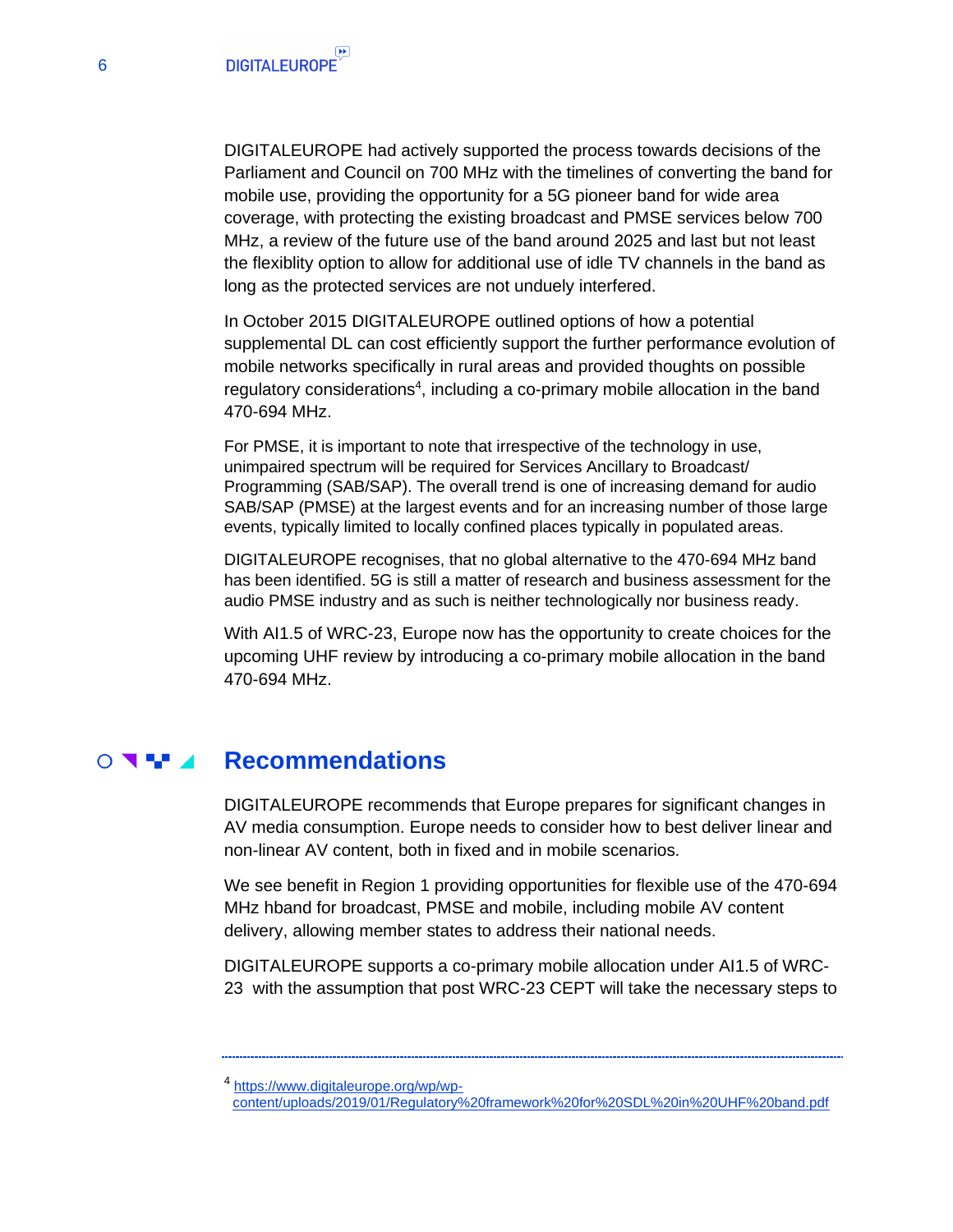

continue protecting existing services and products such as PMSE, DTT receivers and broadcast services, as needed.

#### FOR MORE INFORMATION, PLEASE CONTACT:

 $\mathbf{A}$ Alberto Di Felice

> **Director for Infrastructure, Privacy and Security Policy** [alberto.difelice@digitaleurope.org](mailto:alberto.difelice@digitaleurope.org) / +32 471 99 34 25

ŘЬ. Zoey Stambolliu

**Manager for Infrastructure and Security Policy**

[zoey.stambolliu@digitaleurope.org](mailto:zoey.stambolliu@digitaleurope.org) / +32 498 88 63 05